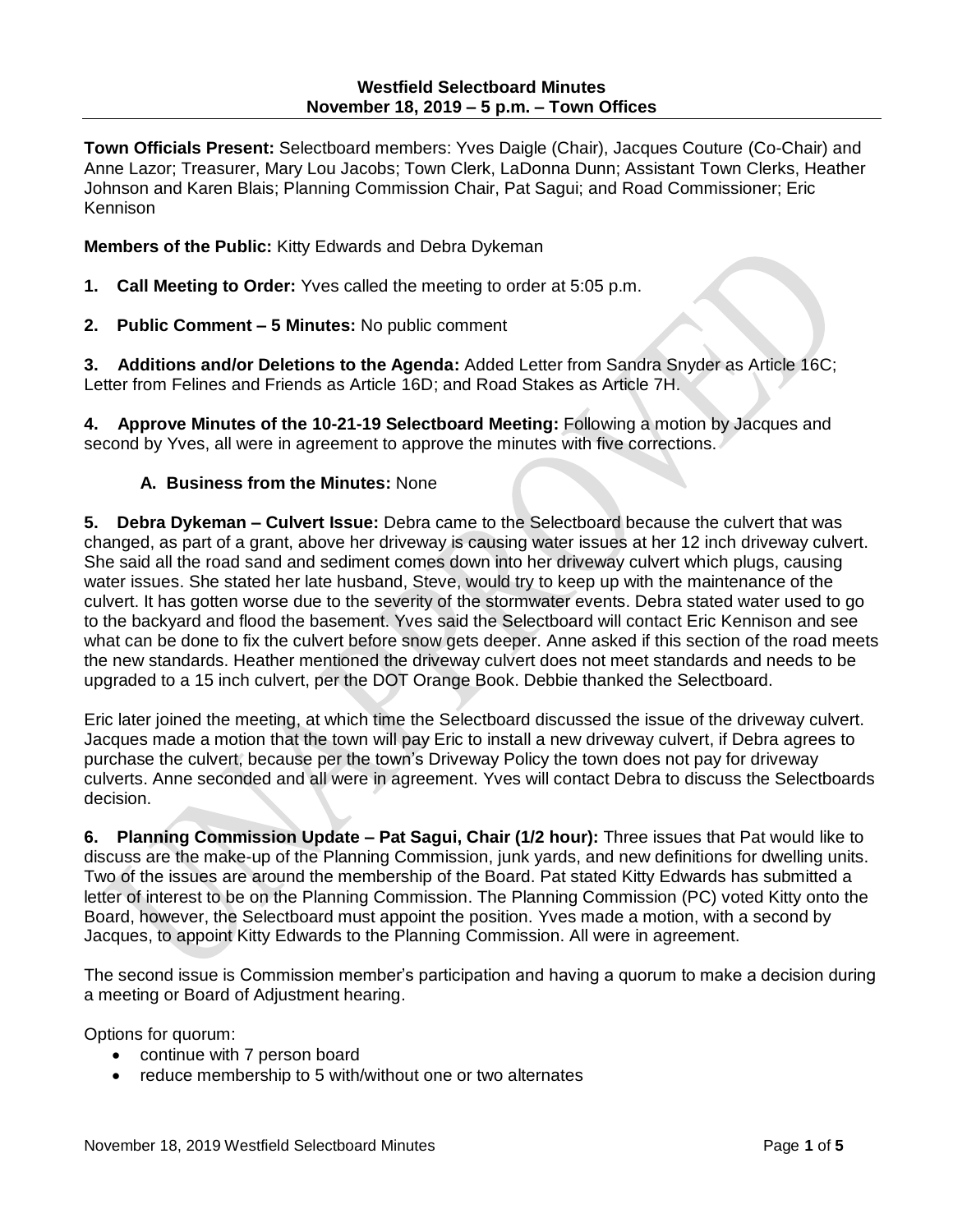Pat explained it has been challenging for two members to consistently attend meetings. Both feel their situations will change going forward and their attendance will be more consistent. Pat explained one member has agreed to be a permanent alternate. Anne asked what the procedure would be to make the PC a five member board. Pat said it was the Selectboards' preference and they have the authority to make the change. Jacques commented if the Selectboard votes to have a five member board with two alternates, it doesn't change the number needed for a quorum. Yves asked who is on the Board. Pat replied, Shawn Baraw, Ellen Fox, Loren Petzoldt, Yvan LaPlume, Brian Dunn, and now Kitty Edwards. Jacques made a suggestion to have a five person board. After much discussion about having two alternates, Jacques made a motion to keep the Board at seven members and wait a few months to see if circumstances improve. If they do not improve, the Selectboard can review the matter in executive session. Anne seconded the motion. All were in agreement.

The Planning Commission proposes addressing junk yards/junky yards as 'outdoor storage' and in an ordinance, not in a Bylaw. Pat reported that NVDA Planner, Alison Low, suggested an ordinance is preferred as it is easier to enforce. She also provided information on regulating some salvage materials under a Solid Waste Regulation. Pat provided the Selectboard with sample language from VLCT. Anne asked if storage containers need to be addressed. Pat stated most towns request vegetation screening or fencing around outdoor storage. Seasonal storage items such as boats, recreational vehicles and campers, need to be addressed. Regarding enforcement, Pat suggested looking at Barton's ordinance because they have been successful with hiring the Sheriff to issue citations/fines. The Planning Commission would like the Selectboard to review the Strafford and Barton Ordinances and sample language for regulating some salvage materials as Solid Waste and provide their input to the Planning Commission. Anne asked how structures will be included. Jacques asked if setbacks would be included. This is an ordinance that could be made a priority. Yves said he strongly favors an ordinance because it could hurt a seller or buyer if there is no regulation to control outdoor storage.

The third issue is to consider adding definitions for more types of housing and lodging. Pat provided a one pager from St. Albans for review. Anne asked what the purpose of making the change was. Pat stated that people are living with different household compositions. Whether Westfield needs this she does not know. The PC's goal is for the Bylaw to accommodate emerging housing scenarios, such as tiny-houses. Anne asked was there an issue? LaDonna stated that it hasn't been addressed. Kitty asked if there are any laws about Air B&B's. Jacques said his B&B is licensed. Some rentals under Air B&B are not. State law already governs this but the town could acknowledge the law in the Bylaws.

The PC goal is to be able to announce public hearings on the updated Bylaw in a notice included with the tax bill next summer.

## **7. Road Updates – Eric Kennison, Road Commissioner:**

**A. Progress on Radar Signs:** The radar signs have been delivered. Yves stated the radar signs should be cemented in place. The Board agreed to wait until spring to install the radar signs when the temperature is more conducive to allow proper curing of the cement.

**B. Halloween Storm Damage Report and FEMA Process:** Yves asked if the damages have been repaired from the Halloween storm. Eric said all repairs to Loop Road, Balance Rock Road, Monteith Road and Kingdom Mountain Road have been completed. Jacques asked if there is a possibility of recouping the costs of removing sediment from the O'Donnell field. Eric stated FEMA will not pay for damage out of the town's right-of-way. Yves read Jason Sevigny's email update regarding FEMA. Jason requested the town begin the paperwork and await the announcement of the declaration. He stated if we need assistance Eric can call him.

**C. Damage to O'Donnell Field from Loop Road Erosion:** Jacques suggested the town apply for a Wild and Scenic River Community Grant for approximately \$10,000 to assist with the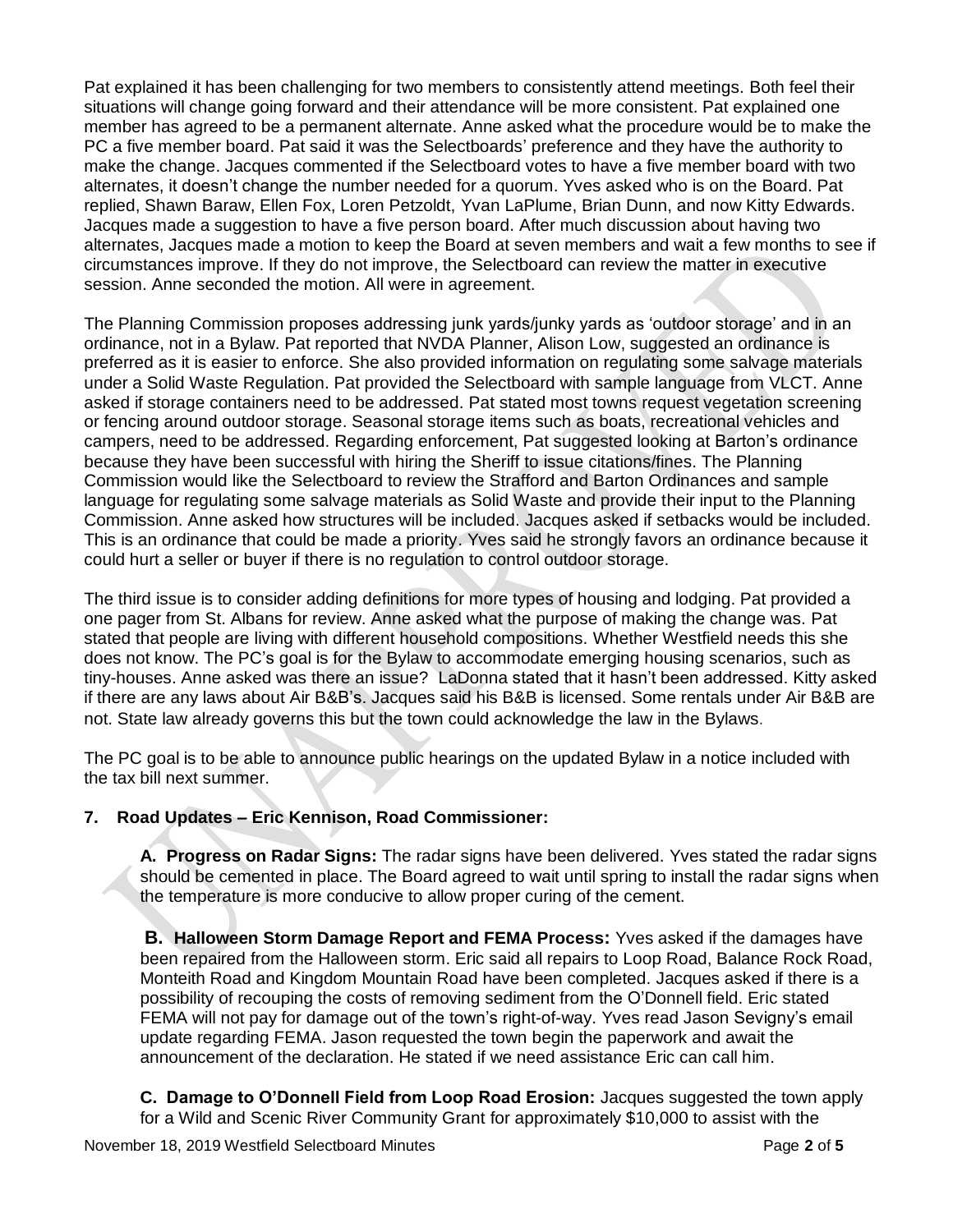cleanup around Loop Road near the Missisquoi River. Eric's preliminary estimate of the cleanup is \$5,000 to \$6,000.

**D. Closing Taft Brook Road:** The signs are here. Eric stated he has two 12' jersey barriers he can put in place to block Taft Brook Road at the Buck Hill Road entrance/exit. LaDonna will talk to VLCT to ask how to properly announce the closure.

**E. Paving Repair on School Street in Front of D & D Electric:** Yves spoke with D & D Electric and explained the town has cancelled the road paving due to the unanticipated road flooding expenses from the Halloween storm. The town will re-evaluate the paving of School Street in the spring.

**F. FY21 Better Roads Grant Application Deadline Extended Until 12/13/19:** Yves asked if Eric selected a project for this grant application. Eric stated he assessed the culvert on the Kennison Road with Jason Sevigny from the AOT District 9 office. Eric said the water almost flooded over the road in this area because the culvert is undersized. The Selectboard agreed this would be a good project.

**G. Trumpass Road/Stop Sign Request:** A request was made by a resident to have the Trumpass Road sign re-installed because there are issues getting mail/package deliveries. Eric will assess if the sign is available at the shop and get it installed or let Jacques know so a new one can be ordered.

**H. Grade Stakes:** Anne made a request for stakes to be installed on Buck Hill Road. Eric will install grade stakes for safety reasons because of the new ditching that occurred last year.

## **8. Treasurer's Report – Mary Lou Jacobs, Treasurer:**

**A. Approve Warrants for Expenditures Dated: 10/23, 10/30, 10/31, 11/6, 11/12, and 11/18/19.**  Anne made a motion and Jacques seconded to approve the warrants as listed. All were in agreement. In the future, Mary Lou will list the warrant date and amount paid on each date.

**B. Financial Update and Budget Review:** Mary Lou reported she noticed fraudulent activity on the Community National Bank account. She went to the bank to sign an affidavit stating it was fraud. She said the bank will be refunding the fraudulent amounts deducted from the general fund. Bank officials offered the town a new product to protect its investment. Mary Lou is waiting for more details from the bank. Jacques suggested closing the account would be best way to protect the town and the bank from future fraudulent activity. The Selectboard agreed. The clerk at the bank stated there has been fraudulent activity with other municipalities. The current balance of the general fund account is \$391,558.48. Last year at this time, the balance was \$152,796.36. Mary Lou reviewed last year's deposits to ensure all checks had been scanned and deposited. Everything was in order. The Halloween storm damage was \$29,637.61. When the state has received the declaration, the town will apply for FEMA assistance to be reimbursed for a percentage of the storm expenses.

**9. Discuss Updating Speed Ordinance to Include 35 mph Section of Route 100:** LaDonna spoke to the Town of Danville who has two separate speed ordinances. One ordinance is for speed limits on state highways and the other for unpaved highways. Jacques stated he would prefer one ordinance to incorporate all of Westfield's roads/highways. Yves was in agreement. LaDonna will send an email to Sara Davies asking her to review our current ordinance and determine the best way to add the 35 mph section of Route 100 per the Sheriff's earlier request.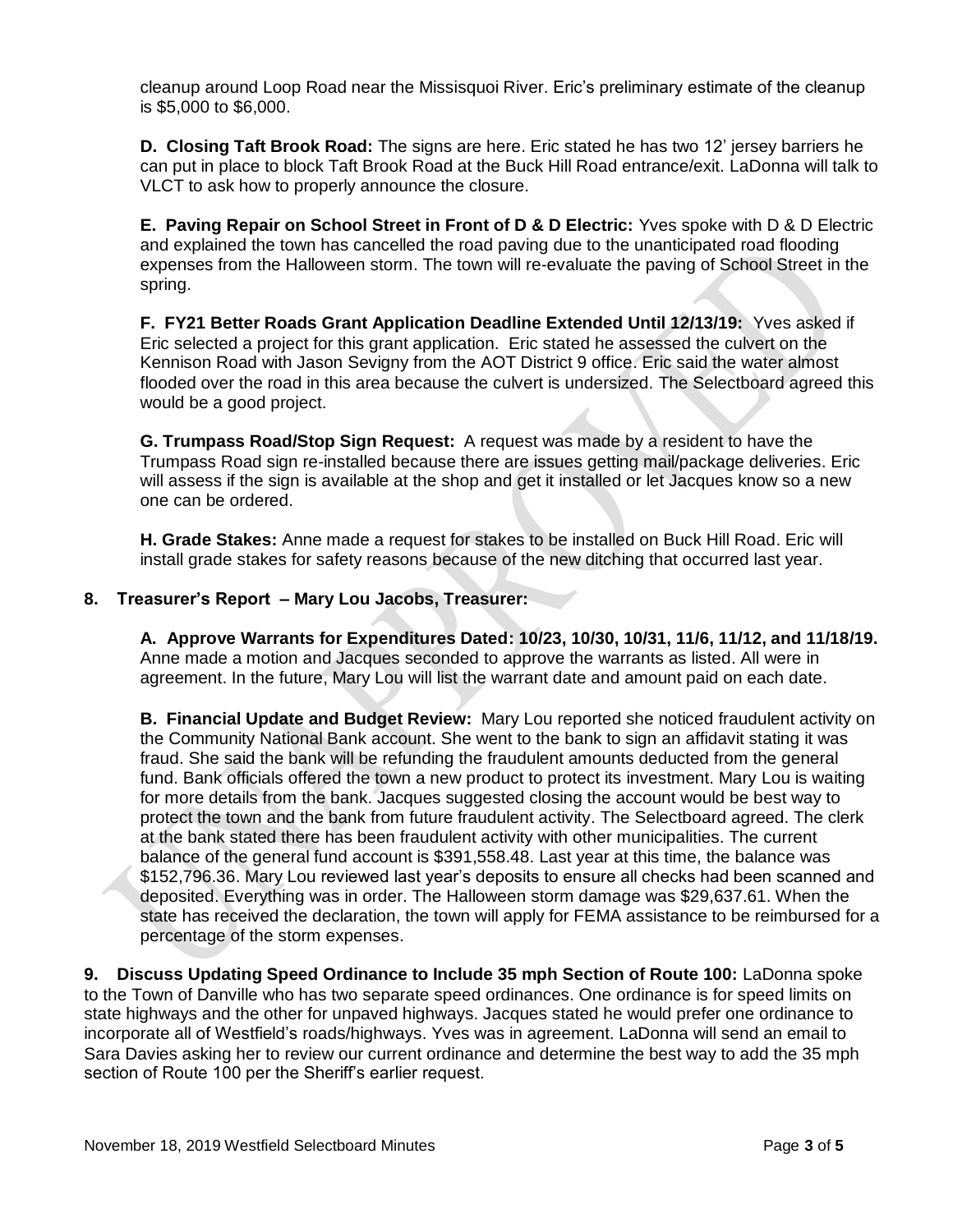**10. School Board Letter of Resignation from Janellen Parker Goodwin:** A letter addressed to the Westfield/Jay School Board from Janellen Parker Goodwin was read which explained due to family situations she has resigned. She stated it has been a great honor to serve on the School Board and she is proud of the work they have accomplished. State statute allows a school board to make appointments filling vacancies on their board until it can be voted on at the following Town Meeting. LaDonna asked School Board Chair, Kevin Amyot, to inform the Selectboard when the vacancy has been filled.

**11. Sheriff's Report for October:** Tabled because the report had not yet arrived.

**12. Recycling Update:** Yves reported the Hazardous Waste Day locations for the next three years: 2020 will be in Jay; Newport Center will be in 2021; and Westfield in 2022. Anyone is allowed to go to these locations with their hazardous wastes if they live within a 20 mile radius.

**13. Select Date for Caroling on the Common (Jay Tree Lighting-Dec. 6th 6-7 p.m.):** Thursday, December 12<sup>th</sup> at 6:00 p.m. will be the date for Westfield's Caroling on the Common. Yves requested a new billboard sign be purchased for the Common to promote events. LaDonna stated we did budget for a new sign. Mary Lou said she would look at the options for a better sign. Mary Lou will contact Santa to make arrangements to meet at the Troy Volunteer Fire Department and have Santa transported by fire truck for a 6:30 p.m. arrival in Westfield. Yves will make arrangements to: decorate the Common; coordinate with Mary Lee for music; coordinate with the Westfield General Store for refreshments; and arrange treats for Santa to hand out to the kids. LaDonna will coordinate the publicity including Save the Date flyers for Yves to distribute at the Recycling Center.

**14. Ideas for Cover of Town Report:** It was decided to feature the Town Garage/Recycling Building, on a Saturday, to showcase the newly expanded Town Garage as well as the activity on Saturdays at Recycling.

**15. Form Committee for Joint Hazard Mitigation Planning Process with Jay:** Bruce Melendy from NVDA requested there should be as many community members as possible on this committee. Yves asked how quickly the committee should be formed. LaDonna said it should be formed this spring. NVDA is looking at the Road Foreman, citizens from the community, Selectboard members, the Town Clerk, and the Treasurer as possible committee members. It was suggested to have a representative from the water district, fire department and one of the emergency management coordinators also on the committee. LaDonna requested the Selectboard think of other suggestions and review this topic again at the next meeting.

## **16. Other Business:**

**A. Letter from Vermont Center for Independent Living (VCIL):** The Clerk read a thank you note from VCIL thanking the town for the appropriation donation.

**B. No December Selectboard Meeting:** The December Selectboard meeting has been cancelled. The next meeting will be the budget meeting on January 8, 2020 at 8 a.m.

**C. Letter from Sandra Snyder:** The Selectboard reviewed a letter from Sandra Snyder which explains the steps she has taken to resolve her road dispute with her abutting neighbor. The letter stated no action was being requested by the Selectboard.

**D. Letter from Felines and Friends:** The Clerk read a handwritten note thanking the Westfield taxpayers for their generous appropriation to Felines and Friends.

**E. Barking Dog:** Yves spoke to the neighbor who was concerned about the barking dog in the village. The barking has stopped; therefore, the complaint is rescinded.